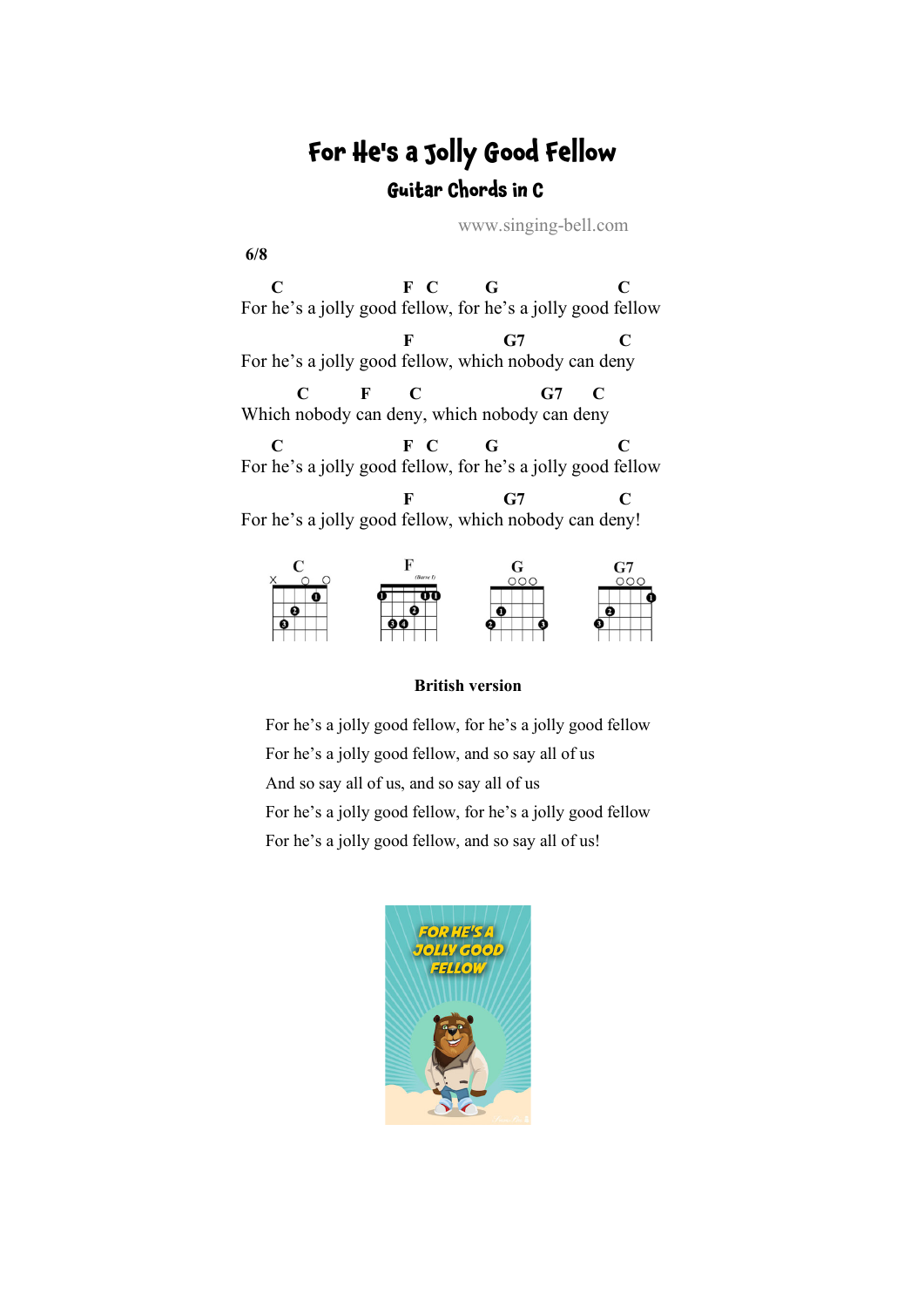## **For He's a Jolly Good Fellow**



singing-bell.com

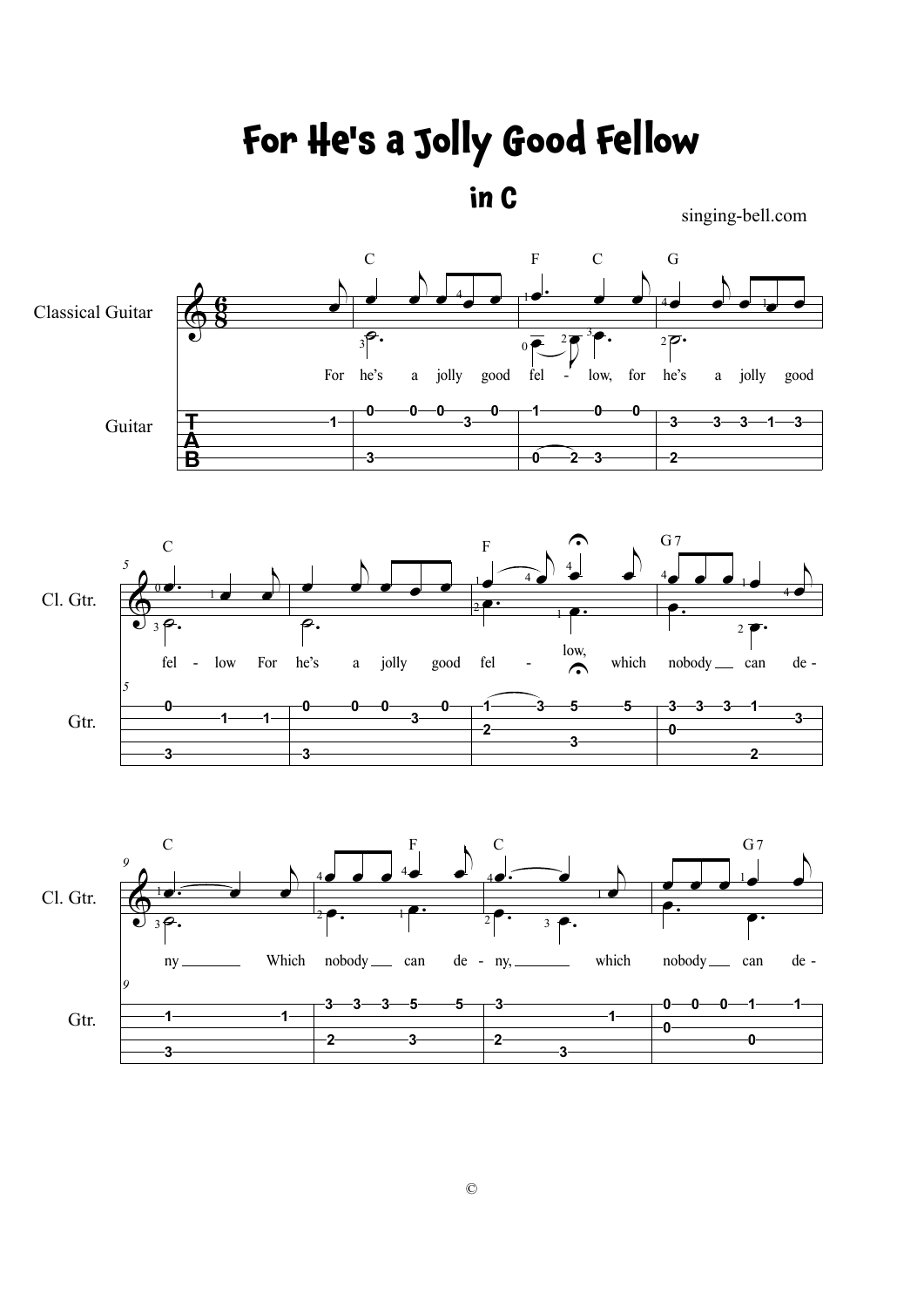

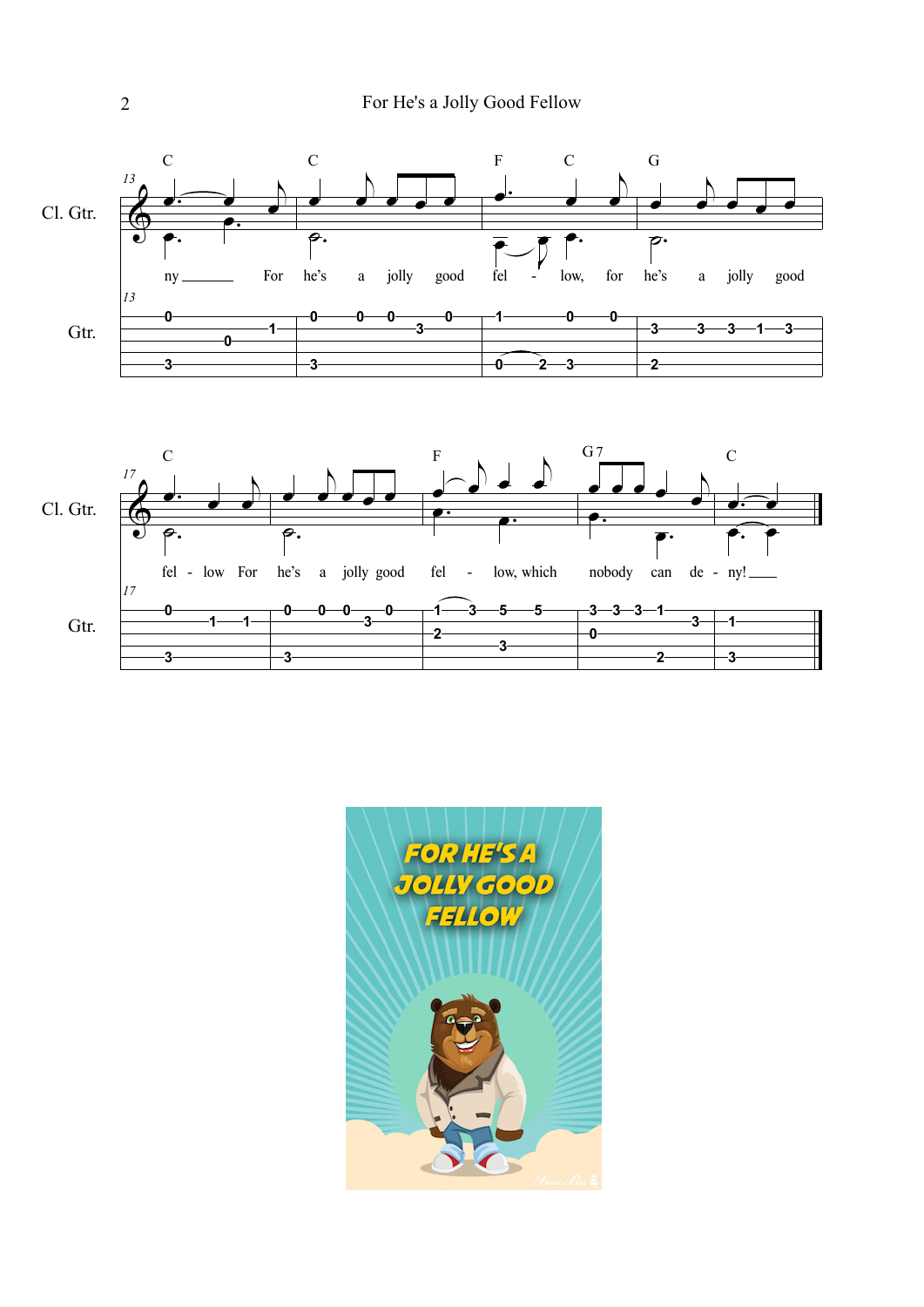### **For He's a Jolly Good Fellow Guitar Chords in A**

www.singing-bell.com

**6/8 A D A E A** For he's a jolly good fellow, for he's a jolly good fellow For he's a jolly good fellow, which nobody can deny **D** E7 A  **A D A E7 A** Which nobody can deny, which nobody can deny **A D A E A** For he's a jolly good fellow, for he's a jolly good fellow **D** E7 A For he's a jolly good fellow, which nobody can deny!



#### **British version**

For he's a jolly good fellow, for he's a jolly good fellow For he's a jolly good fellow, and so say all of us And so say all of us, and so say all of us For he's a jolly good fellow, for he's a jolly good fellow For he's a jolly good fellow, and so say all of us!

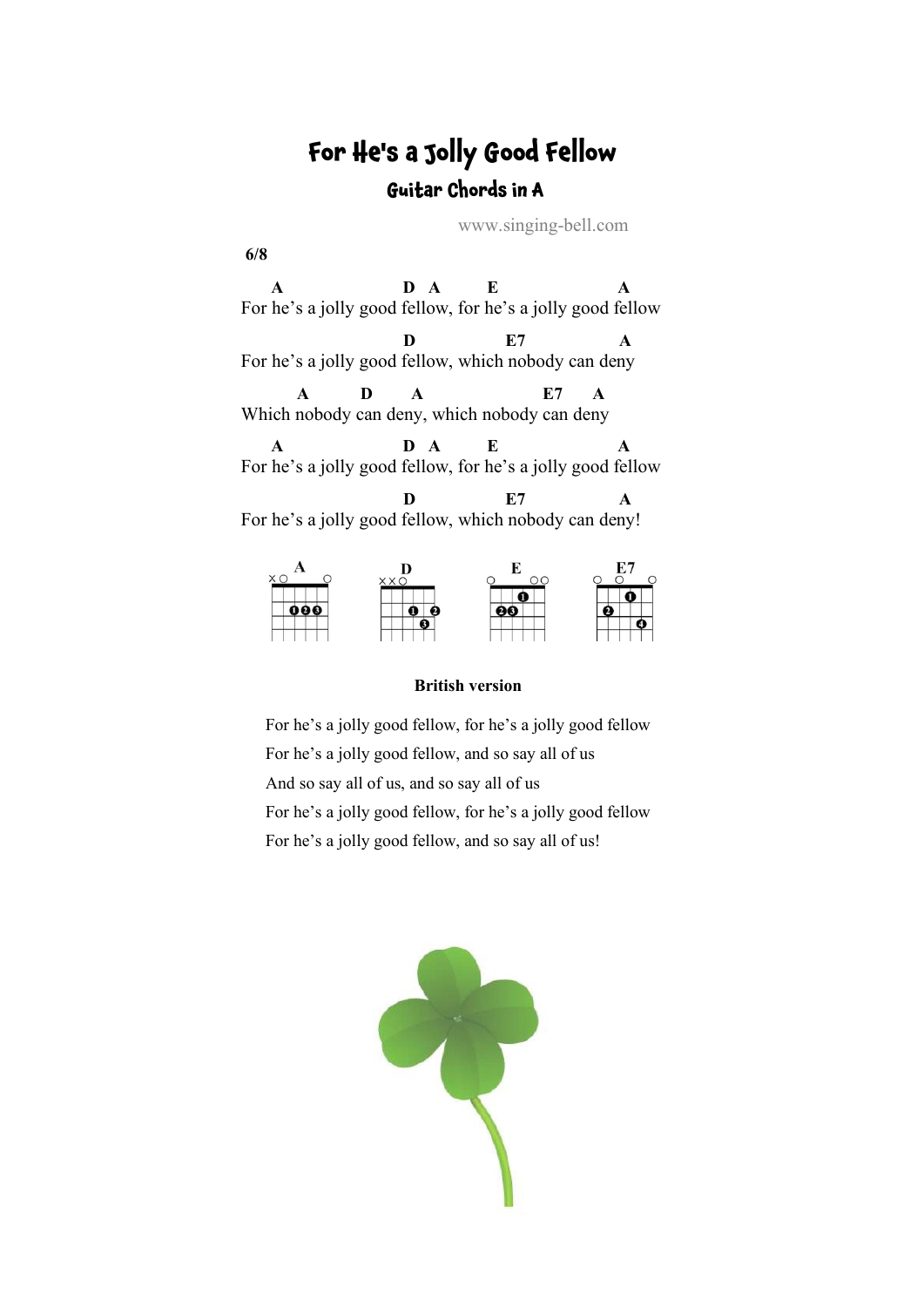# **For He's a Jolly Good Fellow**

**in A**

singing-bell.com